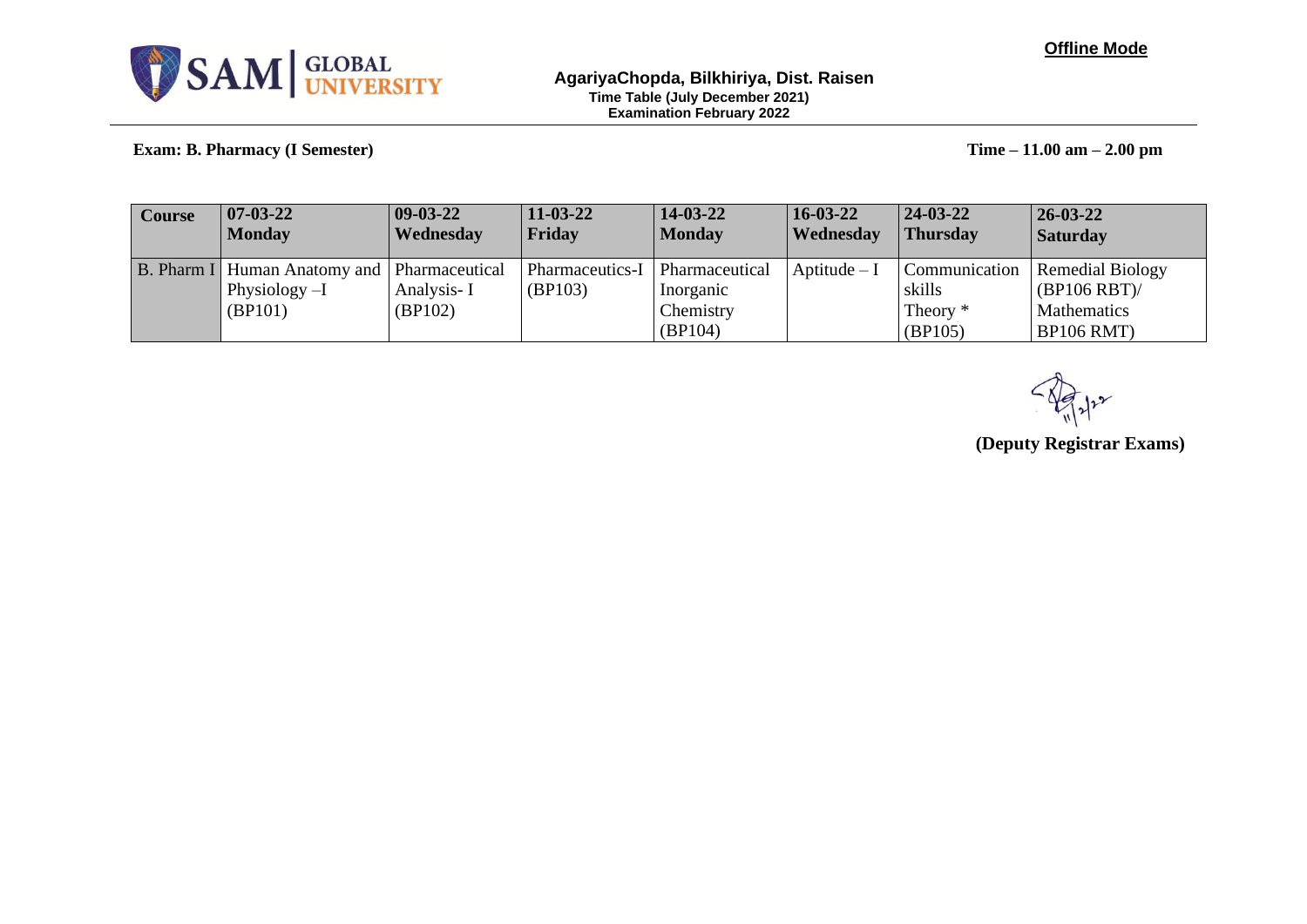

### **Offline Mode**

### **AgariyaChopda, Bilkhiriya, Dist. Raisen Time Table (July December 2021) Examination February 2022**

### **Exam: B. Sc (Hons.) Agriculture (I Semester) Time – 11.00 am – 2.00 pm**

| <b>Course</b> | $ 25-02-22 $                 | $28-02-22$                   | $ 02-03-22 $                | $ 04-03-22 $ | $ 08-03-22 $                              | $10-03-22$      | $12 - 03 - 22$                | $14 - 03 - 22$ | $15 - 03 - 22$     | $16 - 03 - 22$ |
|---------------|------------------------------|------------------------------|-----------------------------|--------------|-------------------------------------------|-----------------|-------------------------------|----------------|--------------------|----------------|
|               | <b>Friday</b>                | <b>Monday</b>                | Wednesday                   | Friday       | <b>Tuesday</b>                            | <b>Thursday</b> | <i>Saturday</i>               | <b>Monday</b>  | <b>Tuesday</b>     | Wednesday      |
|               |                              |                              |                             |              |                                           |                 |                               |                |                    |                |
| B. Sc (Hons.) | <b>Fundamentals</b>          | Fundamentals of Fundamentals |                             |              | Introduction Comprehension & Fundamentals |                 | Introductory                  | Agricultural   | Rural              | Human          |
| Agriculture-I | <b>of Horticulture Plant</b> |                              | of Soil Science to Forestry |              | Communication                             | of Agronomy     | <b>Biology</b>                | Heritage       | Sociology $\&$     | Values $&$     |
|               | $\vert$ (BAG-5101)           | Biochemistry $\&$ (BAG-5103) |                             |              | $(GAG-5104)$ Skills in English            | $(BAG-5106)$    | $  (BAG-5107A)/   (BAG-5108)$ |                | Educational        | Ethics         |
|               |                              | Biotechnology                |                             |              | $(BAG-5105)$                              |                 | Elementary                    |                | Psychology         | $(BAG -$       |
|               |                              | $(BAG-5102)$                 |                             |              |                                           |                 | <b>Mathematics</b>            |                | $(BAG-5109)$ 5110) |                |
|               |                              |                              |                             |              |                                           |                 | $(BAG-5107B)$                 |                |                    |                |

### **M.Sc.(Ag.)(I Semester) Time –11.00 am–2.00 pm**

| <b>Course</b>             | $08-03-22$                   | $10-03-22$             | $12 - 03 - 22$                  | 15-03-22                                | $16 - 03 - 22$   | $24 - 03 - 22$            | $26 - 03 - 22$   | $28 - 03 - 22$ |
|---------------------------|------------------------------|------------------------|---------------------------------|-----------------------------------------|------------------|---------------------------|------------------|----------------|
|                           | <b>Tuesday</b>               | Thursday               | <b>Saturday</b>                 | <b>Tuesday</b>                          | Wednesday        | <b>Thursday</b>           | <b>Saturday</b>  | <b>Monday</b>  |
| M.Sc. (Ag.)               | Modern concepts              | Principles and         | Cropping                        | Principles & Practices Soil biology and |                  | Remote sensing and        | Statistical      | Intellectual   |
| Agronomy                  | in crop production           | practices of water     | system and                      | of organic farming                      | biochemistry     | GIS techniques for soils  | Methods and      | property & its |
|                           | <b>AGRON 501</b>             | management             | sustainable                     | AGRON 513                               | SOILS 506        | and crop studies          | applied sciences | management in  |
|                           |                              | AGRON 504              | agriculture                     |                                         |                  | SOILS 510                 | <b>STAT 511</b>  | Agriculture    |
|                           |                              |                        | AGRON 511                       |                                         |                  |                           |                  | <b>PGS 503</b> |
| $M.Sc.$ (For.)            | Silviculture                 | <b>Forest Biometry</b> | Forest                          | Forests & People                        | Agroforestry     | Soil and Water            | Statistical      | Intellectual   |
| Agroforestry              | <b>FOR 501</b>               | <b>FOR 502</b>         | Management                      | FOR 510                                 | Systems          | Management in             | Methods and      | property & its |
| and                       |                              |                        | <b>FOR 503</b>                  |                                         | <b>FOR-AF521</b> | Agroforestry System       | applied sciences | management in  |
| Silviculture              |                              |                        |                                 |                                         |                  | FOR-AF 522                | <b>STAT 511</b>  | Agriculture    |
|                           |                              |                        |                                 |                                         |                  |                           |                  | <b>PGS 503</b> |
| M. Sc                     | Production                   | Growth and             | Bio-diversity                   | Propagation and                         | Tropical and Dry | Sub Tropical and          | Statistical      | Intellectual   |
|                           | (Horticulture) Technology of | Development of         | and                             | Nursery Management                      | and Fruit        | Temperate Fruit           | Methods and      | property & its |
| Fruit Science Cool Season |                              | Vegetable Crops        | Conservation of for Fruit Crops |                                         | Production       | Production                | applied sciences | management in  |
|                           | Vegetable Crops              | <b>VSC 504</b>         | <b>Fruit Crops</b>              | <b>FSC 505</b>                          | <b>FSC 501</b>   | <b>FSC 502</b>            | <b>STAT 511</b>  | Agriculture    |
|                           | VSC 501                      |                        | <b>FSC 503</b>                  |                                         |                  |                           |                  | <b>PGS 503</b> |
| M.Sc.                     | Production                   | Production             | Breeding of                     | Growth and                              | Tropical and Dry | Propagation and           | Statistical      | Intellectual   |
| (Horticulture)            | Technology of                | Technology of          | Vegetable Crops                 | Development of                          | Land Fruit       | <b>Nursery Management</b> | Methods and      | property & its |
| Vegetable                 | Cool Season                  | Warm Season            | <b>VSC 503</b>                  | Vegetable Crops                         | Production       | for Fruit Crops           | applied sciences | management in  |
| Science                   | Vegetable Crops              | Vegetable Crops        |                                 | VSC 504                                 | <b>FSC 501</b>   | <b>FSC 505</b>            | <b>STAT 511</b>  | Agriculture    |
|                           | VSC 501                      | <b>VSC 502</b>         |                                 |                                         |                  |                           |                  | <b>PGS 503</b> |

**(Deputy Registrar Exams)**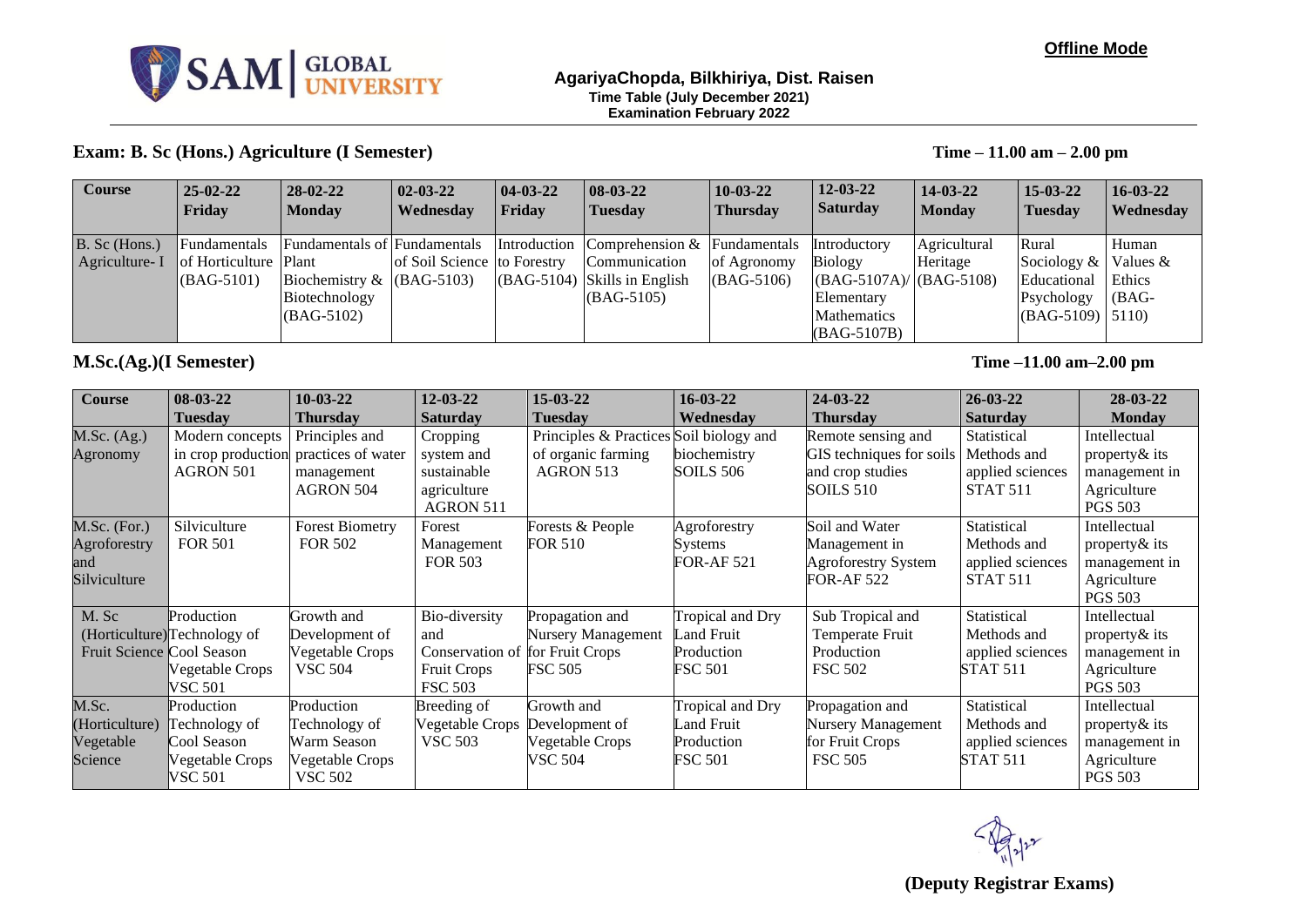

**Exam: (Bachelor of Arts, Education, Library Sciences) (I Semester) Time –11.00 am–2.00 pm**

| <b>Course</b>      | $07 - 03 - 22$<br><b>Monday</b>                                            | $09-03-22$<br>Wednesday                                                | $11 - 03 - 22$<br>Friday                                                                     | 14-03-22<br><b>Monday</b>                            | $16 - 03 - 22$<br>Wednesday                                               |
|--------------------|----------------------------------------------------------------------------|------------------------------------------------------------------------|----------------------------------------------------------------------------------------------|------------------------------------------------------|---------------------------------------------------------------------------|
| B. A. (Plain)      | Political Science/<br>English/Geography/<br>Music/History<br><b>BA-101</b> | Foundation of Psychological<br>Process<br><b>BAPSY-102</b>             | Sociology<br><b>BA-103</b>                                                                   | Foundation (Hindi)<br><b>BA-104</b>                  | Foundation<br>(English)<br><b>BA-105</b>                                  |
| <b>B. A. JMC-I</b> | Introduction to<br><b>Journalism</b><br><b>BAJMC1001</b>                   | Origin & Development of<br><b>Indian Media</b><br>BAJMC1002            | Creative & Journalistic<br>Writing<br>BAJMC1003                                              | Environmental<br>Science<br><b>EVS-103</b>           | Yoga<br><b>YOG-104</b>                                                    |
| $B. Lib - I$       | Foundations of Library<br>and Information Science<br>1BLIS/CT/1            | Managements of Libraries &<br><b>Information Centers</b><br>1BLIS/CT/2 | Knowledge Organization Basic of Information<br>$\&$ Classification<br>(Theory)<br>1BLIS/CT/3 | & Communication<br>Technology (Theory)<br>1BLIS/CT/4 | Knowledge<br>Organization &<br>Classification<br>(Practice)<br>1BLIS/CT/5 |
| $B. Ed - I$        | Childhood and Growing<br>Up<br>PE <sub>1</sub>                             | Contemporary India and<br>Education<br>PE <sub>2</sub>                 | Pedagogy of School<br>Subject Part-1<br>$CPS-2$                                              | Pedagogy of School<br>Subject Part-II<br>$CPS-3$     | Assessment for<br>Learning<br>$CPS-4$                                     |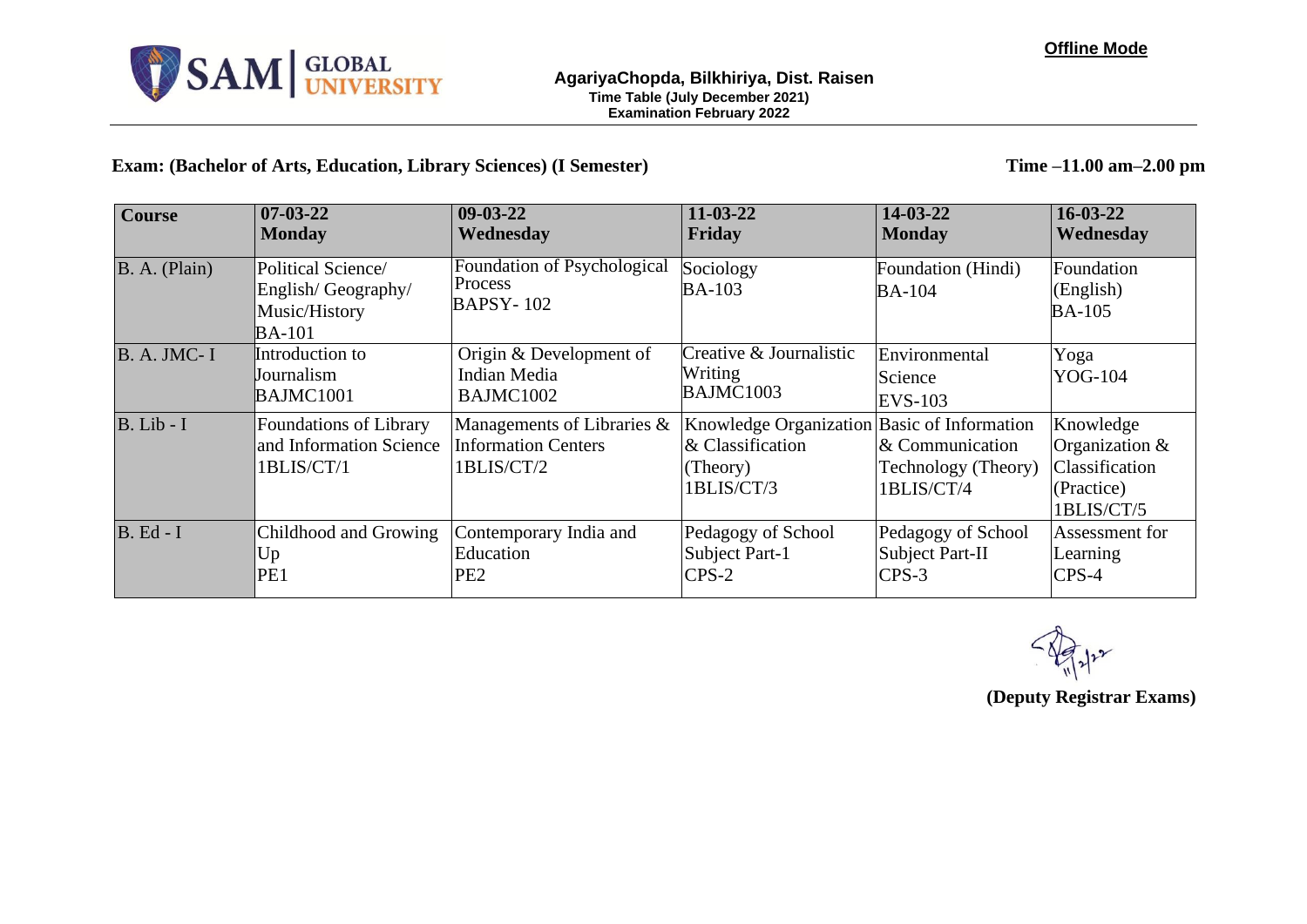

## **Exam: M.A. (Master of Arts) (I Semester) Time –11.00 am–2.00 pm**

| <b>Course</b>              | 08-03-22<br><b>Tuesday</b>                            | $10-03-22$<br><b>Thursday</b>  | $12 - 03 - 22$<br><b>Saturday</b>            | 15-03-22<br><b>Tuesday</b>          |
|----------------------------|-------------------------------------------------------|--------------------------------|----------------------------------------------|-------------------------------------|
|                            |                                                       |                                |                                              |                                     |
| M. A.                      | Poetry                                                | Drama-I                        | Prose-I                                      | Friction                            |
| English-I                  | <b>MEL101</b>                                         | <b>MEL102</b>                  | <b>MEL103</b>                                | <b>MEL104 O1</b>                    |
| M.A.                       | Modern Indian Political Thoughts Comparative Politics |                                | <b>International Relations and</b>           | Major Idea and Issues in Public     |
| <b>Political Science-I</b> | MAPOL-101                                             | MAPOL-102                      | Contemporary Political Issues Administration |                                     |
|                            |                                                       |                                | MAPOL-103                                    | MAPOL-104                           |
| M.A.                       | <b>Classical Sociology Tradition</b>                  | Approaches to the study of     | Rural Society in India                       | Sociology of Environment            |
| Sociology-I                | MS-101                                                | <b>Indian Society</b>          | MS-103                                       | $MS-104$                            |
|                            |                                                       | MS-102                         |                                              |                                     |
| M.A.                       | Introduction to Applied                               | <b>Community Psychology</b>    | Qualitative Research                         | <b>Applied Cognitive Psychology</b> |
| Psychology-I               | PsychologyMAPSY-101                                   | <b>MAPSY-102</b>               | Methods                                      | MAPSY-104                           |
|                            |                                                       |                                | MAPSY-103                                    |                                     |
| M.A.                       | Historiography Concepts,                              | <b>Twentieth Century World</b> | Group A                                      | World History (18th & 19th)         |
| History-I                  | Method, Tools MHI-101                                 | MHI-102                        | <b>Ancient Indian History</b>                | Century                             |
|                            |                                                       |                                | <b>MHI-103</b>                               | <b>MHI-104</b>                      |
| M.A.                       | आधुनिकहिंदीकथासाहित्य                                 | प्राचीनतथामध्ययुगीनकाव्य MH-   | भारतीयकाव्यशास्त्रकेसिद्धांत                 | वैकल्पिक (विशेषसाहित्यकार)          |
| हिंदी-1                    | $MH-101$                                              | 102                            | MH-103                                       | कबीरMH-104                          |
| <b>MA</b>                  | Microeconomics                                        | Macroeconomics                 | <b>Statistics</b>                            | <b>Mathematics</b>                  |
| Economics                  | <b>MEC-101</b>                                        | <b>MEC-102</b>                 | <b>MEC-103</b>                               | <b>MEC-104</b>                      |
| <b>MA</b>                  | Philosophical Foundation of                           | Psychological Foundation of    | Sociological Foundation of                   | Methodology of Educational          |
| Education                  | Education                                             | Education                      | Education                                    | Research & Educational Statics      |
|                            | <b>MED-101</b>                                        | <b>MED-102</b>                 | <b>MED-103</b>                               | <b>MED-104</b>                      |
|                            |                                                       |                                |                                              |                                     |
| <b>MA</b>                  | योगकाक्रियात्मकअध्यन                                  | ।योगसूत्र                      | मानवशरीररचनाएवंक्रियाविज्ञान                 | आहारकावैज्ञानिकप्रबंधन              |
| Yoga                       | <b>MY-101</b>                                         | MY-102                         | MY-103                                       | MY-104                              |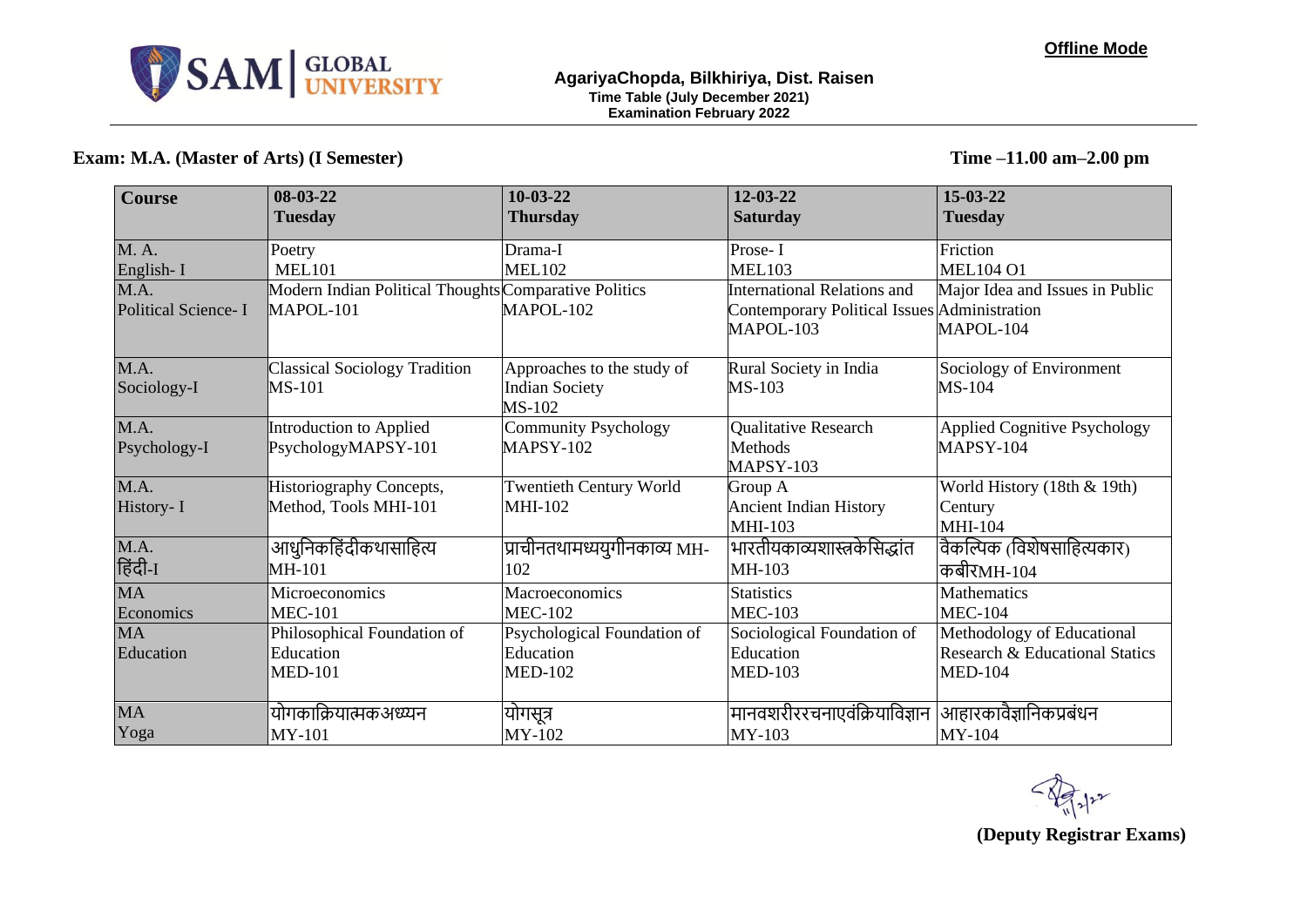

### **Exam: M. A. Journalism and Mass Communication (I Semester) Time –11.00 am–2.00 pm**

| <b>Course</b>           | $ 08-03-22 $                                                            | $10-03-22$                                  | $12 - 03 - 22$                             | $15-03-22$                             | $16 - 03 - 22$                           | $17 - 03 - 22$                             |
|-------------------------|-------------------------------------------------------------------------|---------------------------------------------|--------------------------------------------|----------------------------------------|------------------------------------------|--------------------------------------------|
|                         | <b>Tuesday</b>                                                          | <b>Thursday</b>                             | <b>Saturday</b>                            | <b>Tuesday</b>                         | <b>Wednesday</b>                         | <b>Thursday</b>                            |
| <b>M.A.</b><br>J.M.C.-I | <b>Mass</b><br>Communication<br>Concepts<br>$\&$ Principles<br>MAJMC101 | Growth& Development<br>of Media<br>MAJMC102 | Media Reporting $&$<br>Editing<br>MAJMC103 | Social media<br>Management<br>MAJMC001 | Environment<br>Communication<br>MAJMC0E4 | Digital media<br>Communication<br>MAJMC105 |

### **Exam: M. Lib.(I Semester) Time –11.00 am–2.00 pm**

| <b>Course</b> | $ 08-03-22 $    | $10-03-22$             | 12-03-22                              | $15 - 03 - 22$                              |
|---------------|-----------------|------------------------|---------------------------------------|---------------------------------------------|
|               | <b>Tuesday</b>  | <b>Thursday</b>        | <b>Saturday</b>                       | <b>Tuesday</b>                              |
| M. Lib-I      | Knowledge       | Information Retrieval& | Preservation &                        | Information Institution, Product & Services |
|               | Information $&$ | Search Techniques      | Conservation of Library   1 MLIS/CT/4 |                                             |
|               | Communication   | IMLIS/CT/2             | Materials                             |                                             |
|               | 1MLIS/CT/1      |                        | 1MLIS/CT/3                            |                                             |

### **Exam: MASTER OF SOCIAL WORK (I Semester) Time –11.00 am–2.00 pm**

| <b>Course</b> | $ 08-03-22 $                                            | $10-03-22$                             | $12 - 03 - 22$               | $15 - 03 - 22$                                                      |
|---------------|---------------------------------------------------------|----------------------------------------|------------------------------|---------------------------------------------------------------------|
|               | <b>Tuesday</b>                                          | <b>Thursday</b>                        | <b>Saturday</b>              | <b>Tuesday</b>                                                      |
| <b>MSW</b>    | History and<br>Philosophy of Social Development<br>Work | Social Problem and Social<br>$MSW-102$ | and Quantitative<br>Analysis | Social Work Research Human Growth and Development<br><b>MSW-104</b> |
|               | <b>MSW-101</b>                                          |                                        | <b>MSW-103</b>               |                                                                     |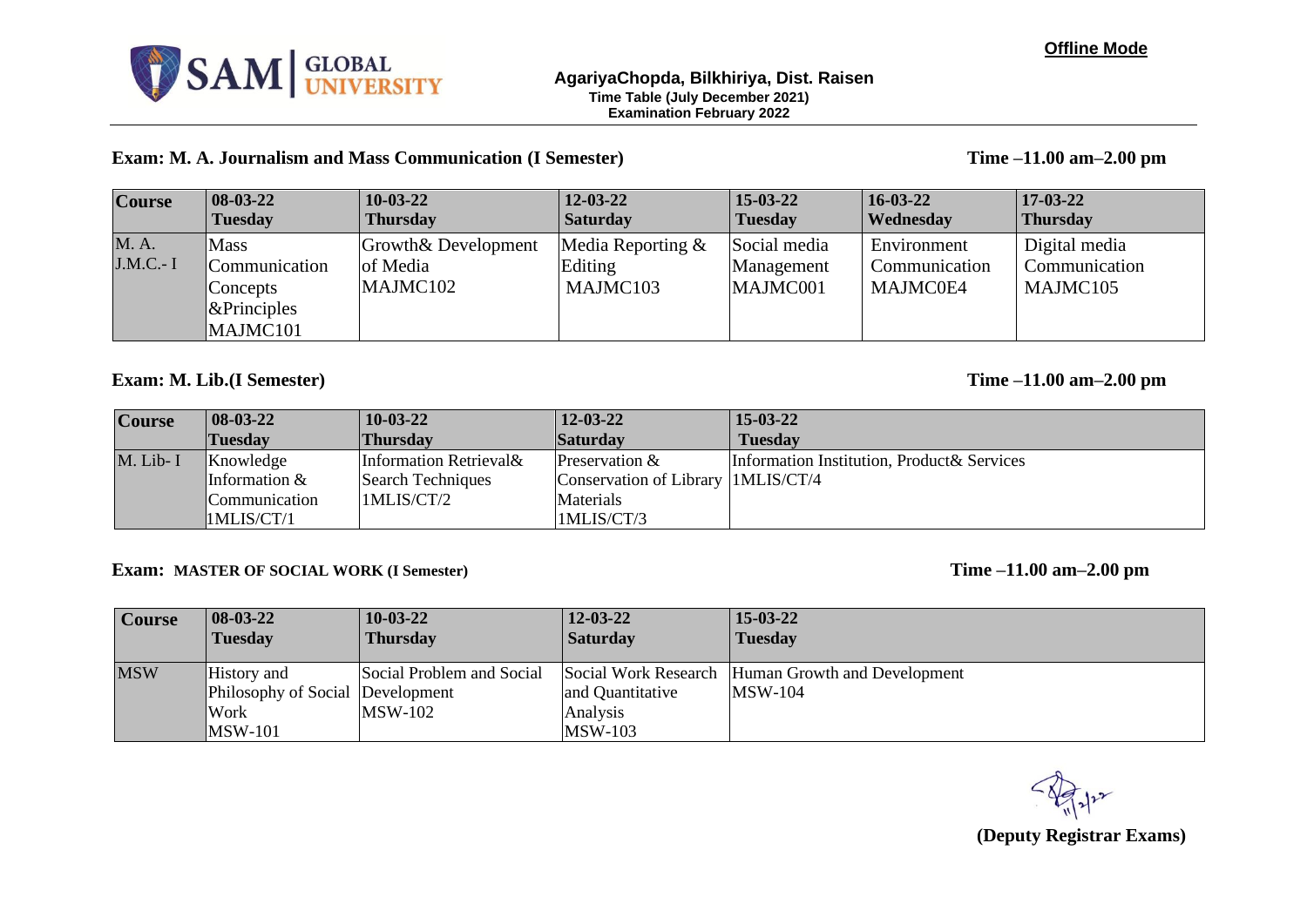

## **Exam: B. B. A. I Semester (Plain, B.I.A) Time – 11.00 am – 2.00 pm**

| <b>Course</b>       | $07 - 03 - 22$<br><b>Monday</b>                               | $ 09-03-22 $<br>Wednesday                                                   | $11-03-22$<br>Friday         | $14 - 03 - 22$<br><b>Monday</b>                | $16 - 03 - 22$<br>Wednesday                      |
|---------------------|---------------------------------------------------------------|-----------------------------------------------------------------------------|------------------------------|------------------------------------------------|--------------------------------------------------|
| $B. B.A-I$<br>Plain | Principles of Management<br><b>BBA-101</b>                    | Human Resource Planning and Fundamental of<br>Development<br><b>BBA-102</b> | Computers<br><b>BBA-103C</b> | Foundation Course -<br>Hindi<br><b>BBA-104</b> | Foundation Course –<br>English<br><b>BBA-105</b> |
| $B. B.A-I$<br>(BIA) | Overview of AIML &<br>Business Intelligence<br><b>BIA-101</b> | Principles of Management BIA Fundamental of<br>102                          | Computers<br><b>BIA103C</b>  | Foundation Course –<br>Hindi<br><b>BIA-104</b> | Foundation Course –<br>English<br><b>BIA-105</b> |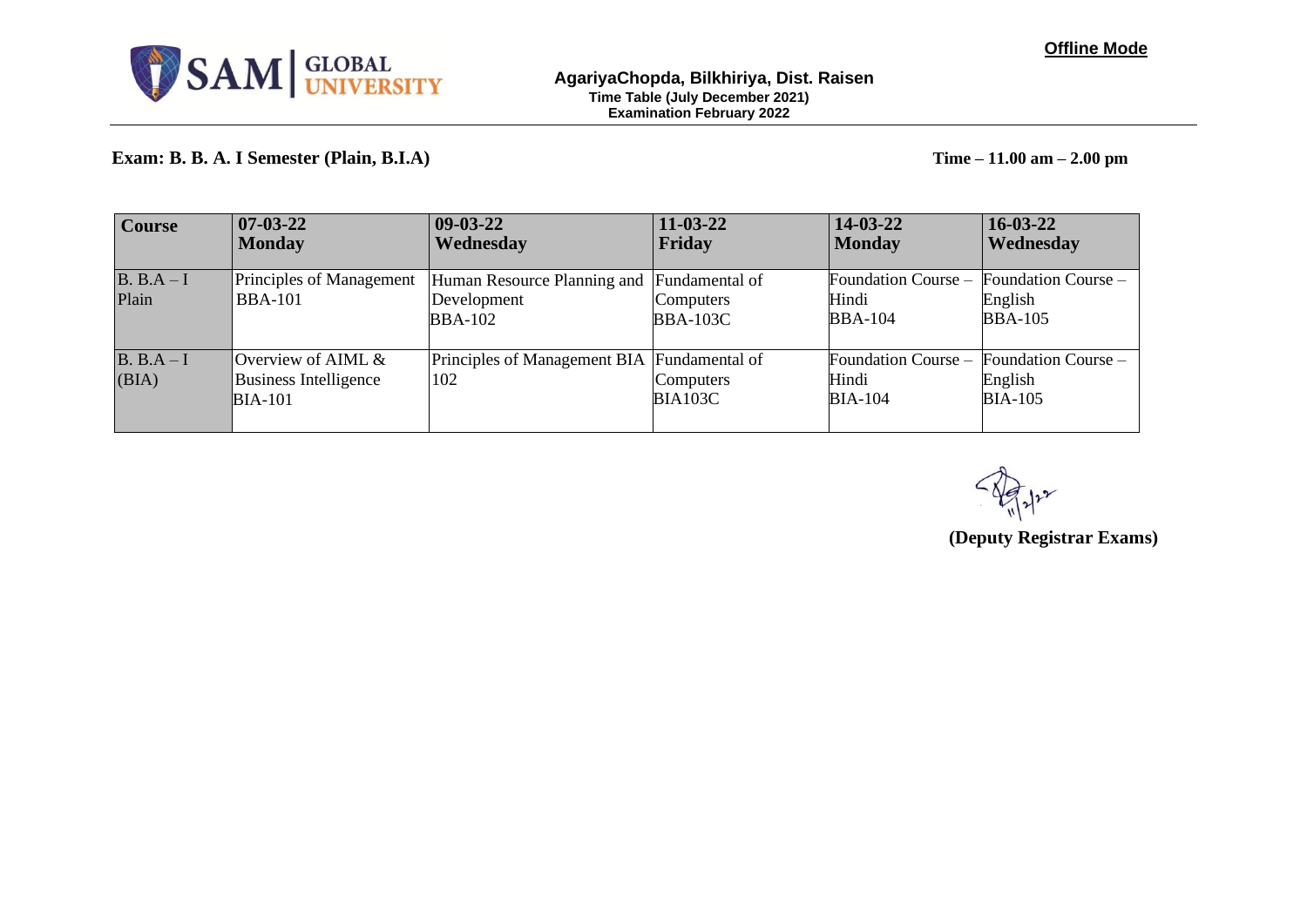### **AgariyaChopda, Bilkhiriya, Dist. Raisen Time Table (July December 2021) Examination February 2022**

**Exam: B. Com (I Semester) (Plain, Hons, Banking & Finance, Computer Applications) Time –11.00 am–2.00 pm**

| <b>Course</b>            | $02 - 03 - 22$                 | $07 - 03 - 22$               | $ 09-03-22 $                   | $11 - 03 - 22$ | $14 - 03 - 22$ |
|--------------------------|--------------------------------|------------------------------|--------------------------------|----------------|----------------|
|                          | Wednesday                      | <b>Monday</b>                | Wednesdav                      | Friday         | <b>Monday</b>  |
| $B. Com-I$               | <b>Financial Accounting -I</b> | Business Organization &      | Accounting for Everyone        | Hindi          | English        |
| (Plain)                  | <b>BC101</b>                   | Management                   | <b>BC103</b>                   | <b>BC104</b>   | $E-105$        |
|                          |                                | <b>BC102</b>                 |                                |                |                |
| B. Com                   | Financial Accounting-I         | Business Organization $&$    | <b>Accounting for Everyone</b> | Hindi          | English        |
| (Hons)                   | BCOM-H101                      | Management                   | <b>BC103</b>                   | <b>BC104</b>   | $E-105$        |
|                          |                                | <b>BC102</b>                 |                                |                |                |
| $B. Com-I$               | <b>Financial Accounting -I</b> | <b>Modern Banking Theory</b> | Accounting for Everyone        | Hindi          | English        |
| (Banking $\&$            | <b>BCCOE 101</b>               | <b>BCCOE 102</b>             | <b>BC103</b>                   | <b>BC104</b>   | $E-105$        |
| Finance)                 |                                |                              |                                |                |                |
| $\overline{B}$ . Com - I | Financial Accounting -I        | Business Organization &      | Accounting for Everyone        | Hindi          | English        |
| (Computer                | BCOM-CA101                     | Management                   | <b>BC103</b>                   | <b>BC104</b>   | $E-105$        |
| Application)             |                                | BC10 <sub>2</sub>            |                                |                |                |
|                          |                                |                              |                                |                |                |

## **Exam: M. Com (Master of Commerce) (I Semester) Time –11.00 am–2.00 pm**

| <b>Course</b> | $ 08-03-22 $                            | $10-03-22$                                | $12 - 03 - 22$                          | $15-03-22$                                              |
|---------------|-----------------------------------------|-------------------------------------------|-----------------------------------------|---------------------------------------------------------|
|               | <b>Tuesday</b>                          | <b>Thursday</b>                           | <b>Saturday</b>                         | <b>Tuesday</b>                                          |
| $M.$ Com- I   | <b>Legal Aspect of Business</b><br>M101 | Corporate Research<br>Methodology<br>M102 | Advance Financial<br>Accounting<br>M103 | Elective : Entrepreneurship Development<br><b>ME101</b> |

**(Deputy Registrar Exams)**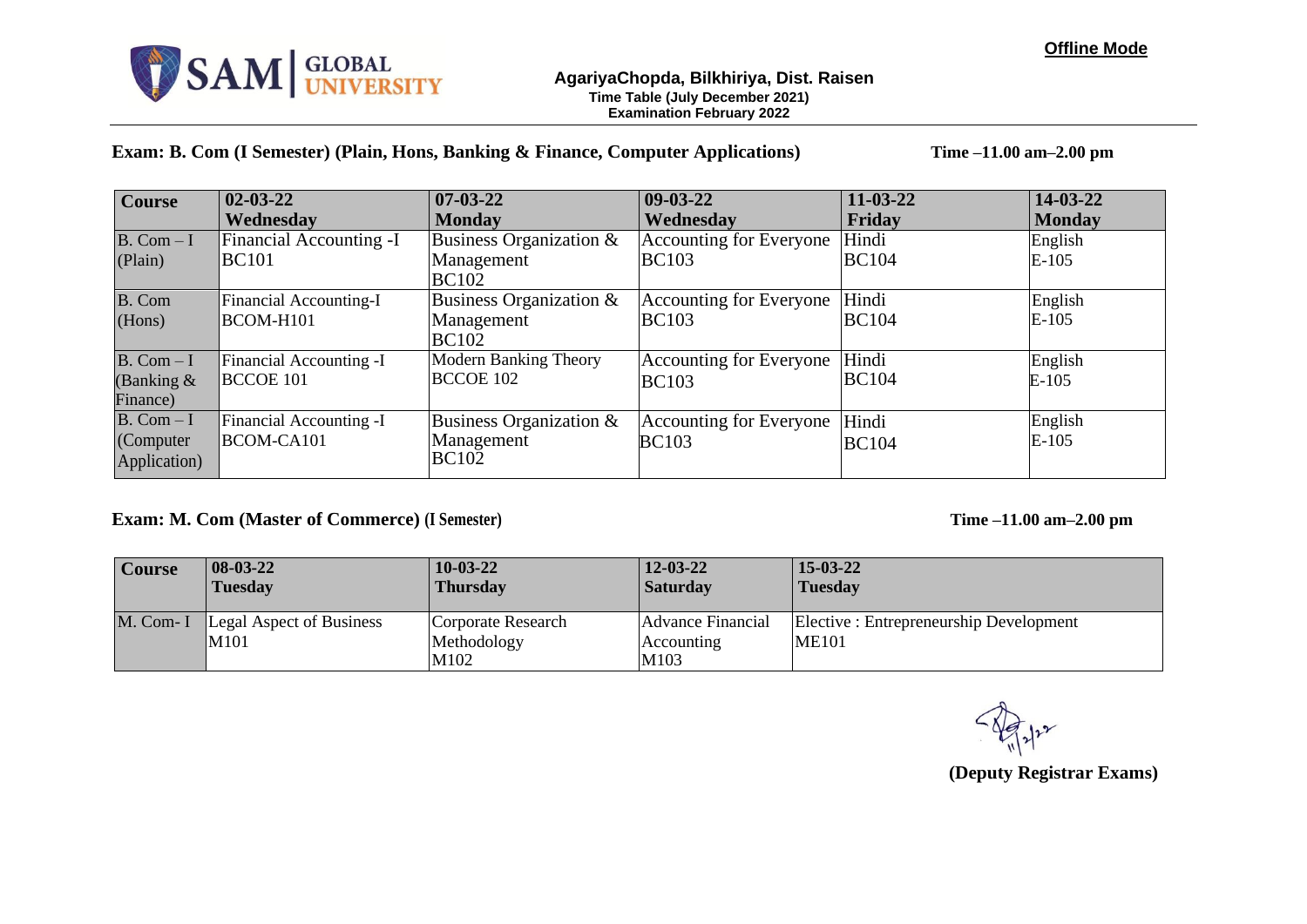

**Exam: B. C. A (Bachelor of Computer Application) (I Semester) Time –11.00 am–2.00 pm**

| <b>Course</b>              | $02 - 03 - 22$<br>Wednesday                         | $ 07-03-22 $<br><b>Monday</b>                                         | $ 09-03-22 $<br>Wednesday   | $11 - 03 - 22$<br><b>Friday</b> | 14-03-22<br><b>Monday</b>                    |
|----------------------------|-----------------------------------------------------|-----------------------------------------------------------------------|-----------------------------|---------------------------------|----------------------------------------------|
| <b>B. C.A-I</b>            | <b>PPL USING C &amp; C++</b><br>$BCA-101$           | <b>Office Automation Using</b><br><b>PC</b> Package<br><b>BCA-102</b> | Mathematics<br>$BCA-103$    | Yoga<br>$BCA-104$               | <b>Environmental Science</b><br>$BCA-105$    |
| $B. C. A-I$<br><b>AIML</b> | Web Designing HTML $\&$<br><b>CSS</b><br>$AIML-101$ | <b>Office Automation Using</b><br><b>PC</b> Package<br>$AIML - 102$   | Mathematics<br>$AIML - 103$ | Yoga<br>$AIML - 104$            | <b>Environmental Science</b><br>$AIML - 105$ |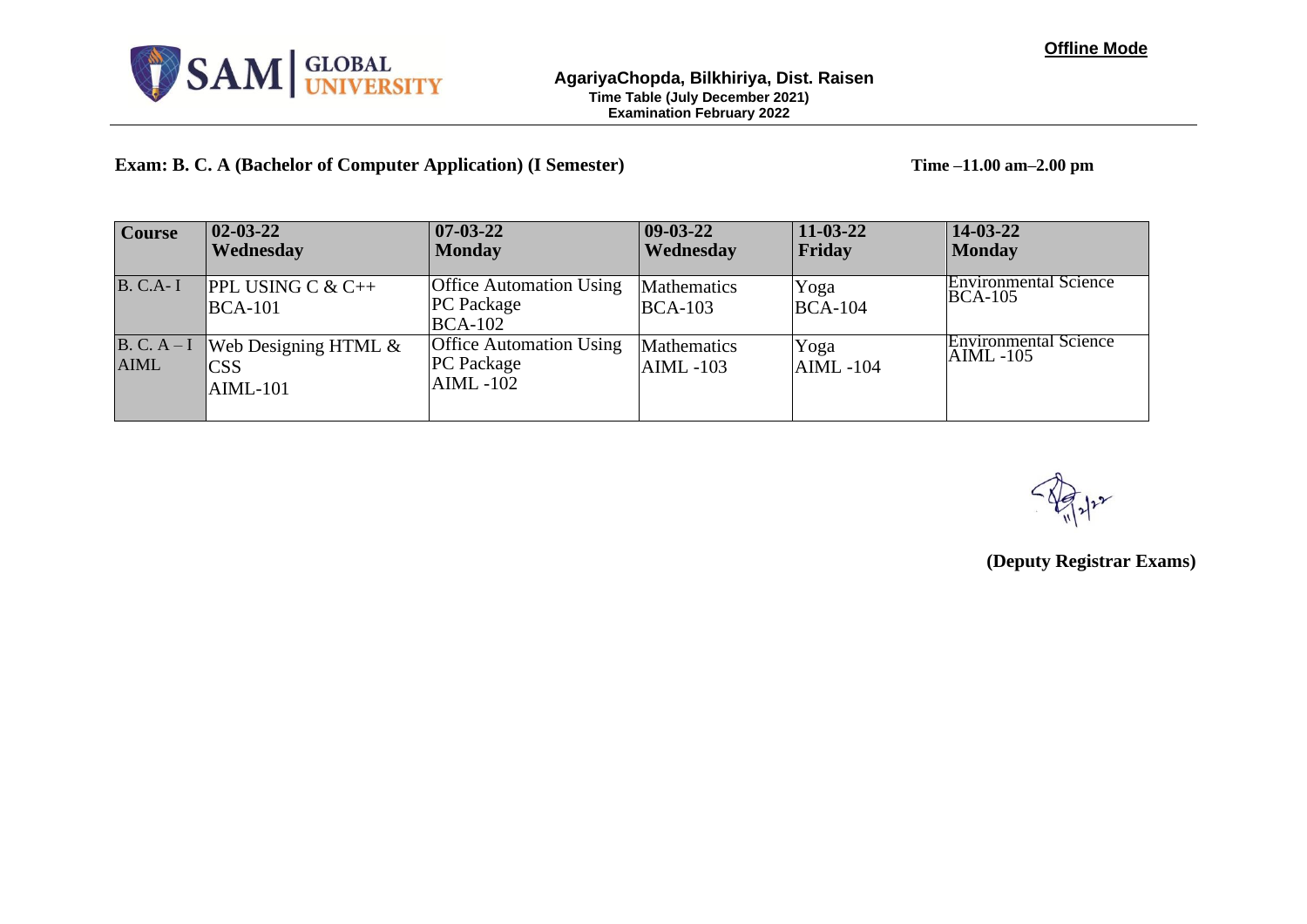

### **AgariyaChopda, Bilkhiriya, Dist. Raisen Time Table (July December 2021) Examination February 2022**

**Exam: B. Sc. (Bachelor of Science)(I Semester) Time –11.00 am–2.00 pm**

| <b>Course</b>             | $08-03-22$              | $10-03-22$      | $12 - 03 - 22$          | $15 - 03 - 22$ | $16 - 03 - 22$ |
|---------------------------|-------------------------|-----------------|-------------------------|----------------|----------------|
|                           | <b>Tuesday</b>          | <b>Thursday</b> | <b>Saturday</b>         | <b>Tuesday</b> | Wednesday      |
| B. Sc. (Biotech)          | Botany                  | Zoology         | Biotechnology           | <b>EVS</b>     | Yoga           |
|                           | <b>BOT-102</b>          | ZOO-102         | <b>BIT-101</b>          | EVS-103        | YOG-104        |
| B. Sc. (Computer          | <b>Mathematics</b>      | Physics         | <b>Computer Science</b> | <b>EVS</b>     | Yoga           |
| Science)                  | <b>MAT-101</b>          | PHY-102         | COM-101                 | EVS-103        | YOG-104        |
| B. Sc. (Botany)           | Botany                  | Zoology         | Chemistry               | <b>EVS</b>     | Yoga           |
|                           | <b>BOT-101</b>          | ZOO-102         | <b>CHE-102</b>          | EVS-103        | YOG-104        |
| B. Sc. (Mathematics)      | <b>Mathematics</b>      | Physics         | Chemistry               | <b>EVS</b>     | Yoga           |
|                           | <b>MAT-101</b>          | <b>PHY102</b>   | <b>CHE-102</b>          | <b>EVS-103</b> | YOG-104        |
| B. Sc. Microbiology)      | Microbiology            | Zoology         | Chemistry               | <b>EVS</b>     | Yoga           |
|                           | $MIB-101$               | ZOO-102         | <b>CHE-102</b>          | EVS-103        | YOG-104        |
| B. Sc. (Forensic Science) | <b>Forensic Science</b> | Zoology         | Chemistry               | <b>EVS</b>     | Yoga           |
|                           | <b>FSC 101</b>          | <b>FSC-102</b>  | <b>CHE-102</b>          | <b>EVS-103</b> | YOG-104        |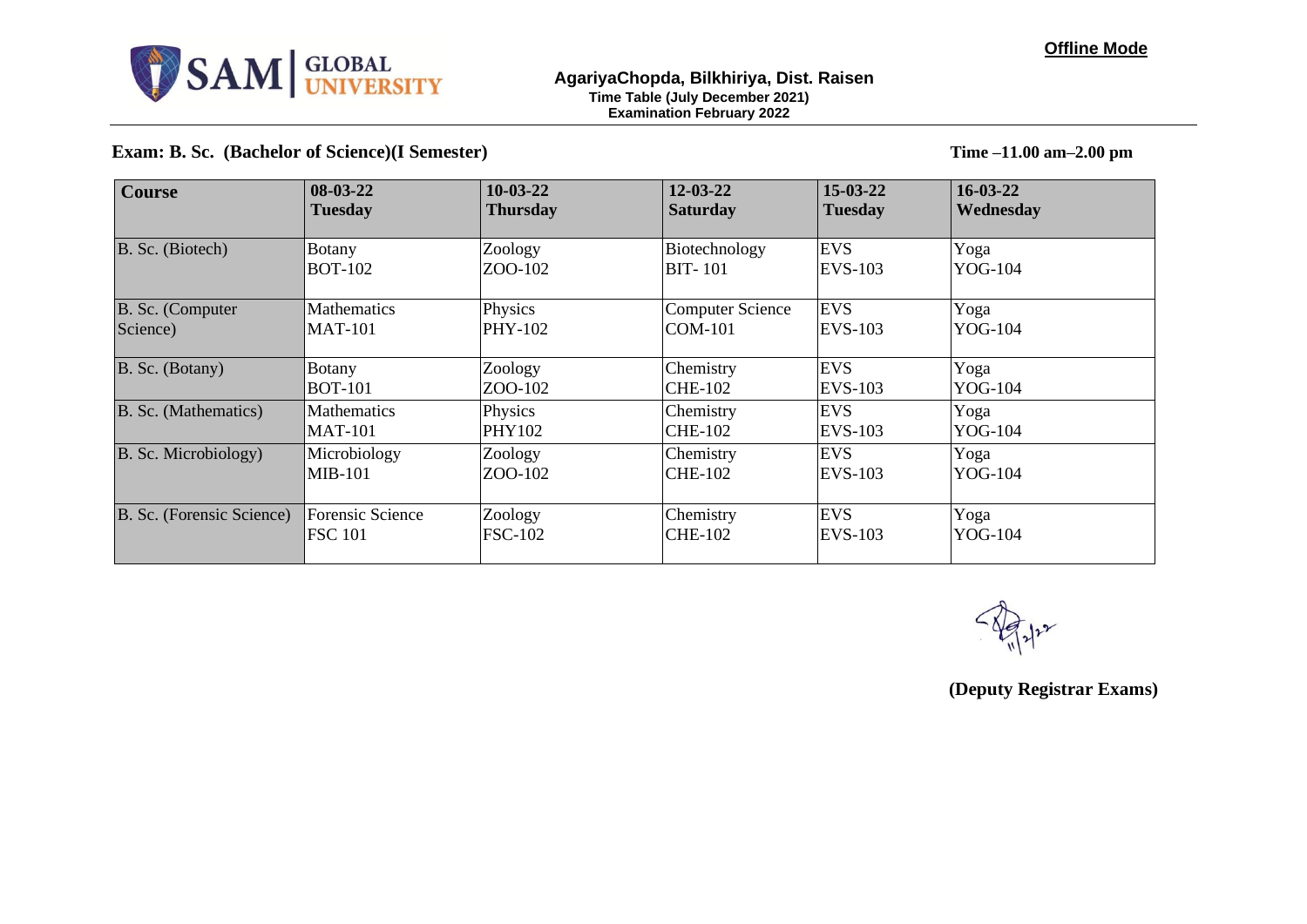

### **Exam: M. Sc (I Semester) Time –11.00 am–2.00 pm**

| <b>Course</b>             | $08-03-22$<br><b>Tuesday</b>                   | $10-03-22$<br><b>Thursday</b>               | $12 - 03 - 22$<br><b>Saturday</b>                                                | $15 - 03 - 22$<br><b>Tuesday</b>               |
|---------------------------|------------------------------------------------|---------------------------------------------|----------------------------------------------------------------------------------|------------------------------------------------|
| <b>M.Sc Biotechnology</b> | Cell Biology<br><b>BTP101</b>                  | Microbiology<br><b>BTP102</b>               | Analytical techniques<br>& Instrumentation<br><b>BTP103</b>                      | <b>ELECTIVE Biochemistry</b><br><b>BTP104</b>  |
| M. Sc Physics             | Mathematical<br>Physics<br><b>PHY101</b>       | <b>Classical Mechanics</b><br><b>PHY102</b> | <b>Quantum Mechanics</b><br><b>PHY103</b>                                        | <b>Modern Optics</b><br>PHY E01                |
| M. Sc Math                | Advanced Abstract<br>Algebra<br><b>MAT-101</b> | <b>Real Analysis</b><br><b>MAT-102</b>      | <b>Complex Analysis</b><br><b>MAT-103</b>                                        | Fundamentals of computers<br><b>MAT-101</b>    |
| M. Sc Microbiology        | General<br>Microbiology<br><b>MBP101</b>       | <b>MBP102</b>                               | Microbial Biochemistry Biochemical and Analytical<br>Techniques<br><b>MBP103</b> | Immunology<br><b>MBP104</b>                    |
| M. Sc Chemistry           | Inorganic chemistry<br><b>CHE 101</b>          | Organic Chemistry<br><b>CHE102</b>          | <b>Physical Chemistry</b><br><b>CHE103</b>                                       | Group Theory & Spectroscopy<br><b>CHE-E104</b> |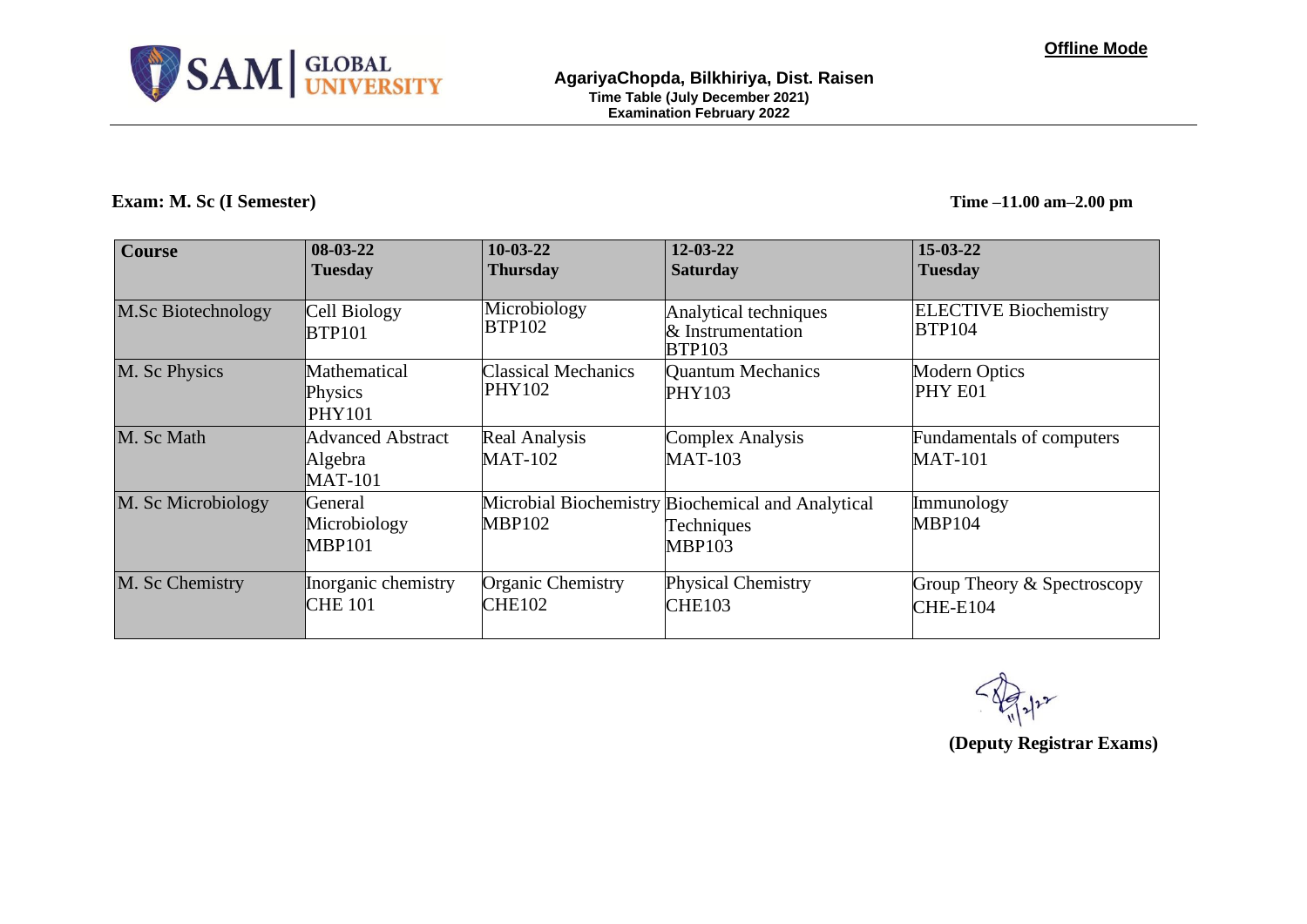

### **Exam:** M. Sc (I Semester) Time –11.00 am–2.00 pm

| <b>Course</b>                   | $08-03-22$<br><b>Tuesday</b>                                           | $10-03-22$<br><b>Thursday</b>                | $12 - 03 - 22$<br><b>Saturday</b>                          | $15 - 03 - 22$<br><b>Tuesday</b>                                                                         |
|---------------------------------|------------------------------------------------------------------------|----------------------------------------------|------------------------------------------------------------|----------------------------------------------------------------------------------------------------------|
| M. Sc Botany                    | Microbiology, Plant<br>Virology and<br>Bacteriology<br><b>BOT P101</b> | Mycology<br><b>BOT P102</b>                  | <b>Plant Pathology</b><br><b>BOT P103</b>                  | <b>Environmental Botany</b><br><b>BOT P104</b>                                                           |
| M. Sc Zoology                   | <b>Biosystematics</b><br>Z P <sub>101</sub>                            | Tools and<br>Technique in<br>Biology Z P102  | Cell and Molecular<br>Biology Z P103                       | <b>Endocrinology and Reproductive</b><br><b>Biology</b><br>Z P104                                        |
| M. Sc Statistics                | Linear Algebra and<br>Matrix Theory<br><b>STAT-P101</b>                | Probability Theory<br><b>STAT-P102</b>       | <b>Distribution Theory</b><br>$STAT - P103$                | Actuarial Statistics / R<br>Programming and Statistical<br>Computing STAT-E01                            |
| M. Sc Information<br>Technology | Computer<br><b>Fundamentals and</b><br>PC Software<br><b>IT P101</b>   | <b>Digital Techniques</b><br><b>IT P102</b>  | <b>Computer Programming</b><br>using $C$<br><b>IT P103</b> | Fundamentals of Networking and<br>Web Technology/ Object Oriented<br>Programming through $C++$<br>IT E01 |
| M. Sc Geology                   | Mineralogy and<br>Crystallography<br><b>GEO-101</b>                    | Stratigraphy and<br>Paleontology<br>GEO--102 | <b>Structural Geology and</b><br>Tectonics<br>GEO-103      | <b>Sedimentary Petrology</b><br>GEO-104                                                                  |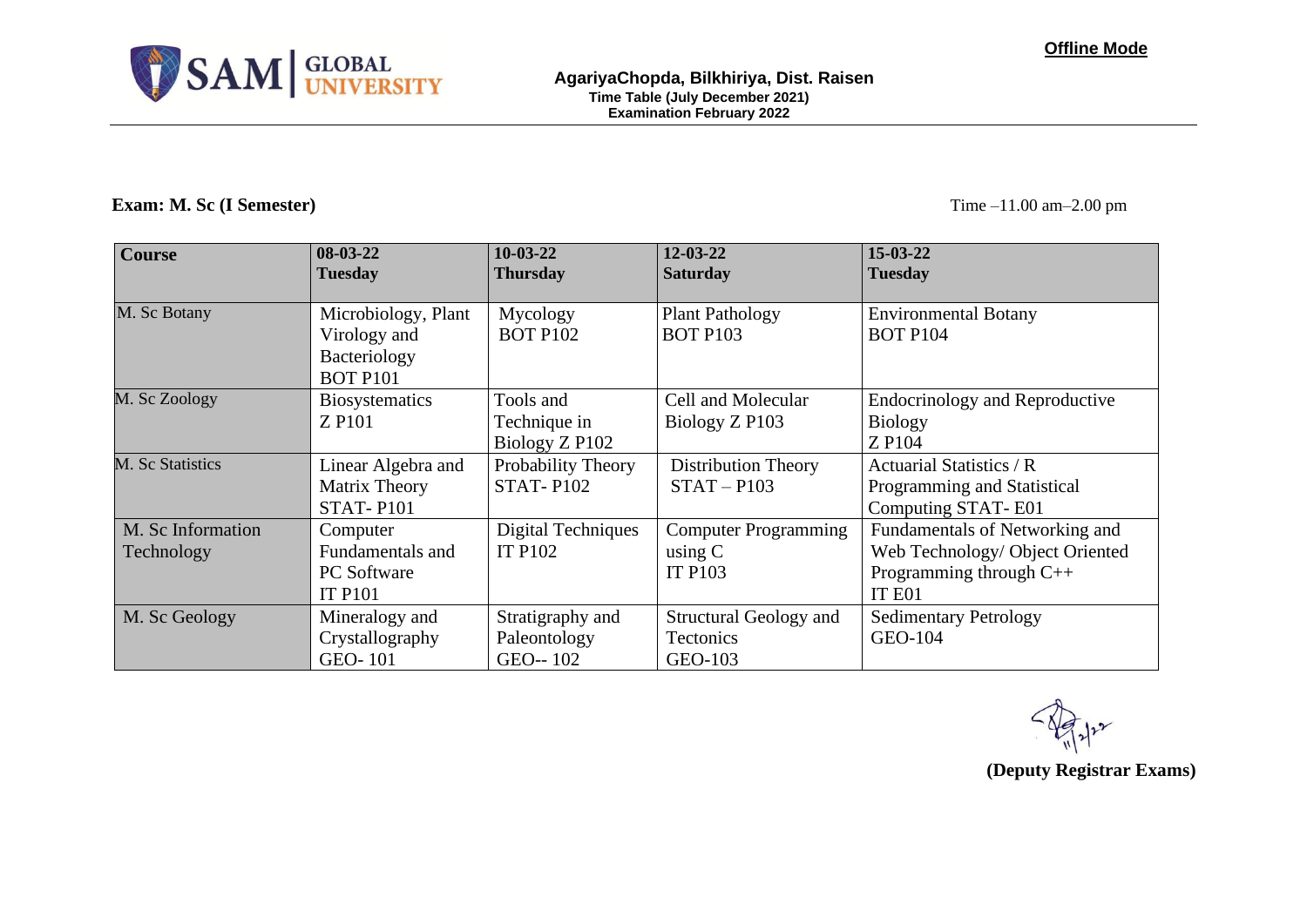

# **Exam: Diploma(Engineering) (I Semester) Time –11.00 am–2.00 pm**

**Specialization: All Branches First Year**

| <b>Course</b>                  | $08-03-22$                                           | $10-03-22$      | $12 - 03 - 22$                      | $15 - 03 - 22$               |
|--------------------------------|------------------------------------------------------|-----------------|-------------------------------------|------------------------------|
|                                | <b>Tuesday</b>                                       | <b>Thursday</b> | <b>Saturday</b>                     | <b>Tuesday</b>               |
| Diploma Engineering $-I$<br>EX | Communication skills in Physics<br>English<br>DE-101 | DE-102          | Chemistry<br><b>DE-103</b>          | <b>Mathematics</b><br>DE-104 |
| <b>CSE</b>                     | Communication skills in Physics<br>English<br>DE-101 | DE-102          | Introduction to Computers<br>DE-203 | Mathematics<br>DE-104        |
| CE/ME                          | <b>Applied Mechanics</b>                             | <b>EES</b>      | Introduction to Computers           | Engg. Drawing                |
|                                | <b>DE-201</b>                                        | DE-202          | DE-203                              | DE-204                       |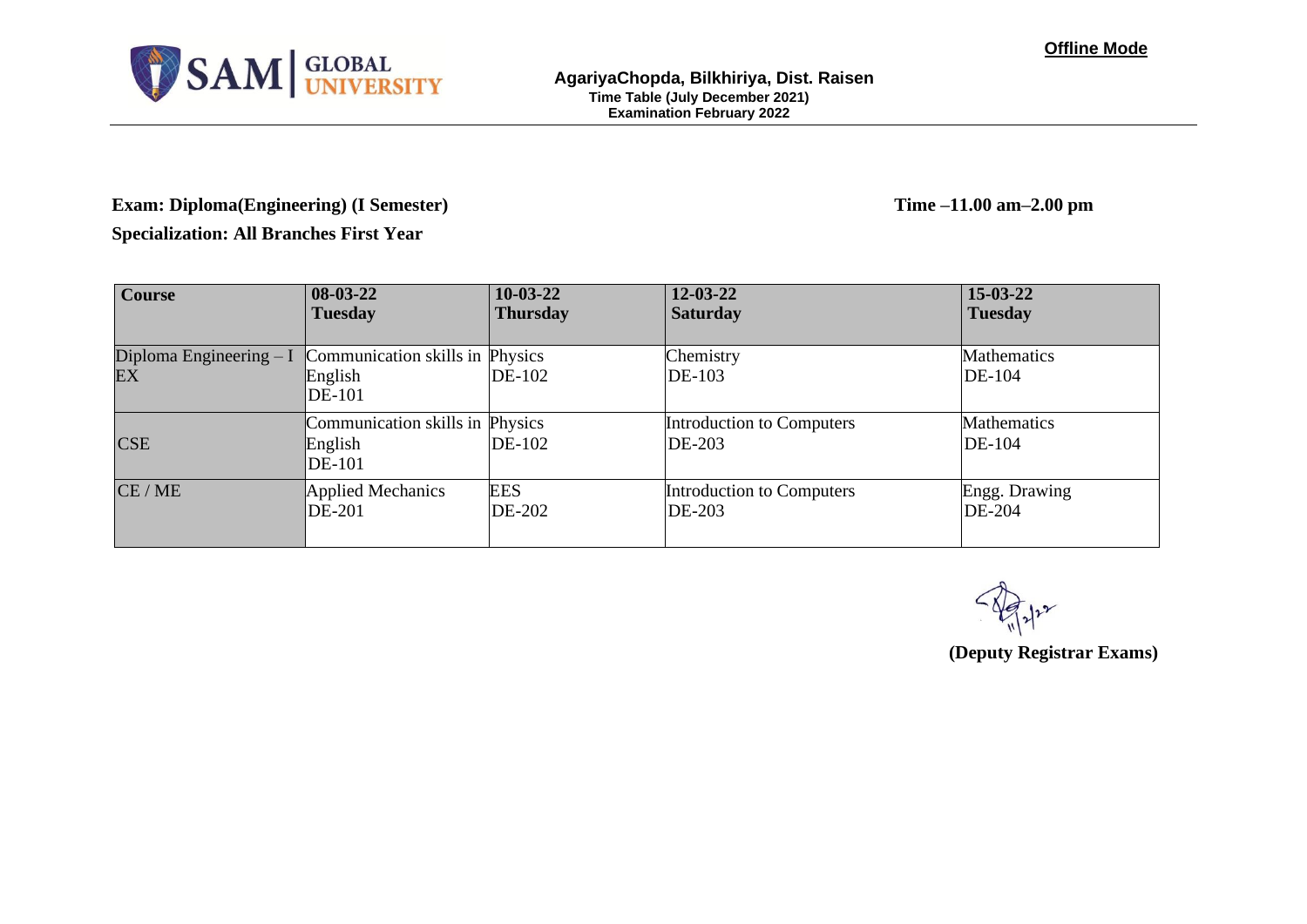

### **Exam: B. Tech (Bachelor of Technology) (I Semester)** Time –11.00 am–2.00 pm

| <b>Course</b>     | $ 08-03-22 $   | $10-03-22$            | $12 - 03 - 22$    | $15 - 03 - 22$          | $17-03-22$           |
|-------------------|----------------|-----------------------|-------------------|-------------------------|----------------------|
|                   | <b>Tuesday</b> | <b>Thursday</b>       | <b>Saturday</b>   | <b>Tuesday</b>          | <b>Thursday</b>      |
| B. Tech-          | Mathematics -I | <b>Engg Chemistry</b> | English for Comm. | <b>BEEE</b>             | Engg. Drawing        |
| $CSE - I$         | $(CM - 101)$   | $(CM-102)$            | $(CM-103)$        | $(CM-104)$              | $(CM-105)$           |
| B. Tech-          | Mathematics -I | <b>Engg Physics</b>   | Basic Mech. Engg. | Basic Civil Engg & Engg | Basic Computer Engg. |
| <b>CE/ME/EC-I</b> | $(CM - 101)$   | $(CM-202)$            | $(CM-203)$        | Mech.                   | $(CM-205)$           |
|                   |                |                       |                   | $(CM-204)$              |                      |

### **Exam: M. Tech (I Semester)** Time –11.00 am–2.00 pm

| <b>Course</b>                 | $08 - 03 - 22$<br><b>Tuesday</b>                                       | $10-03-22$<br><b>Thursday</b>                                              | $12 - 03 - 22$<br><b>Saturday</b>                                   | $15 - 03 - 22$<br><b>Tuesday</b>                      | $17 - 03 - 22$<br><b>Thursday</b>                                 |
|-------------------------------|------------------------------------------------------------------------|----------------------------------------------------------------------------|---------------------------------------------------------------------|-------------------------------------------------------|-------------------------------------------------------------------|
| M. Tech<br>(CTM)              | <b>Advanced Mathematics</b><br><b>MVCT-101</b>                         | <b>Construction Material</b><br><b>MVCT-102</b>                            | Ad. Geotechnical<br>Engg.<br>MVCT-103                               | <b>Construction Technology</b><br>MVCT-104            | Low-cost Build materials<br>& Construction Technology<br>MVCT-105 |
| M. Tech (Structural<br>Engg.) | <b>Advance Mathematics</b><br>land Numerical<br>Analysis MVSE-101      | <b>Strength of Material</b><br>and Theory of<br><b>Elasticity MVSE-102</b> | <b>Advance Structural</b><br>Analysis<br>MVSE-103                   | Design of Concrete<br><b>Structures</b><br>MVSE-104   | Computer Aided Design<br><b>MVSE-105</b>                          |
| M. Tech (Thermal<br>Engg.)    | Advance Mathematics<br>MMTE101                                         | Thermodynamics and<br>Combustion<br>MMTE <sub>102</sub>                    | Heat & Mass<br>transfer<br>MMTE103                                  | <b>Advanced fluid Mechanics</b><br>MMTE104            | IC Engines and alternate fuels<br>MMTE <sub>105</sub>             |
| M. Tech<br>(Transportation)   | System Mathematics $\&$<br>Mathematical<br>Modeling<br><b>METE-101</b> | <b>Material Science</b><br>& Concrete<br>Technology<br><b>METE-102</b>     | Alignment $&$<br>Geometric Design<br>of Highways<br><b>METE-103</b> | Soil Mechanics in Highway<br>Engineering<br>METE- 104 | <b>Traffic Engineering</b><br><b>METE-105</b>                     |
| M. Tech<br>(Machine Design)   | Advance<br>Mathematics<br>MMMD-101                                     | Theory of Elasticity $\&$<br>Plasticity<br>MMMD-102                        | <b>Material Science</b><br>MMMD-103                                 | Theory of Vibration<br>MMMD-104                       | Computer Aided<br>Design & Drafting<br>MMMD-105                   |